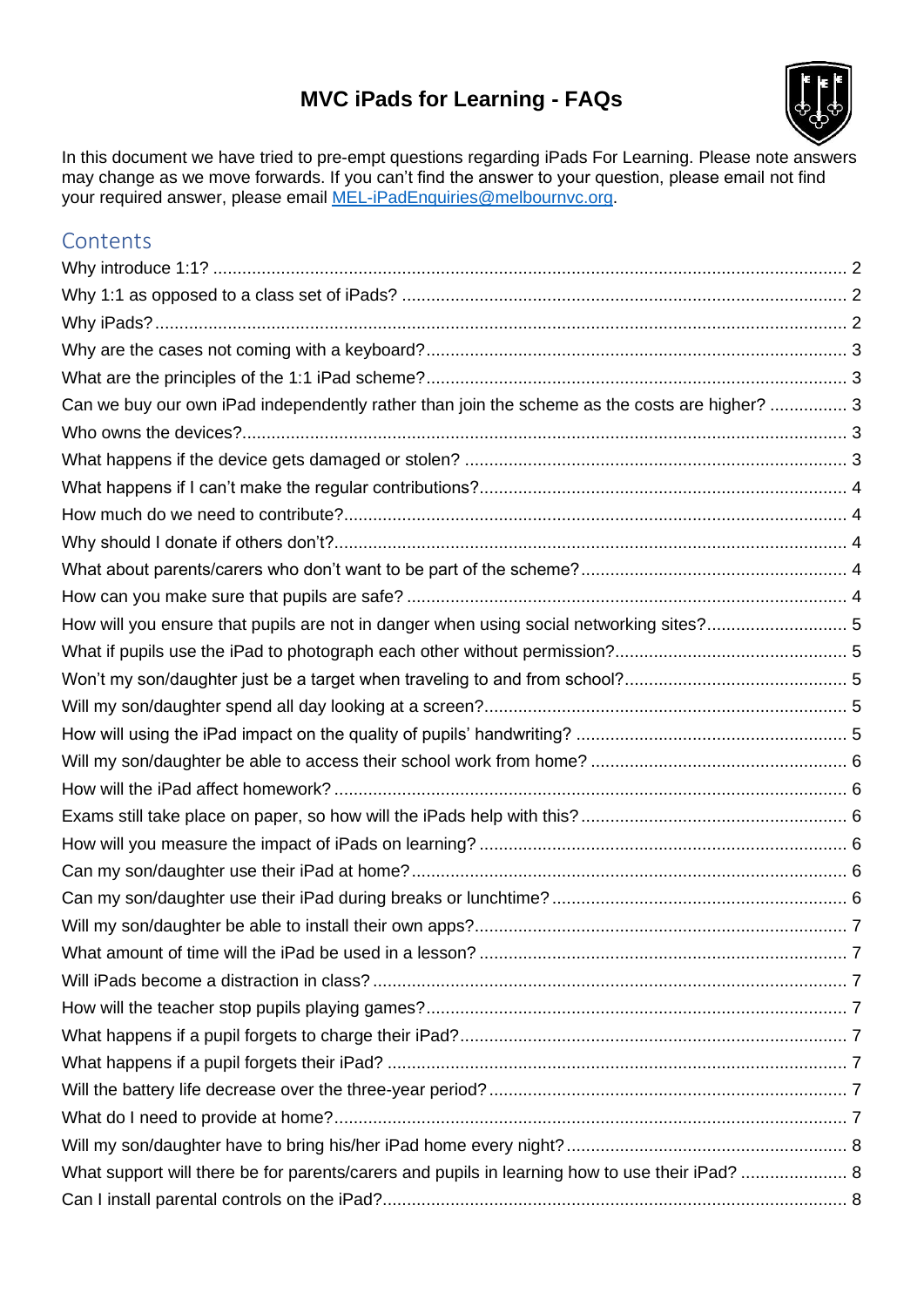# <span id="page-1-0"></span>**Why introduce 1:1?**

We are committed to giving every pupil the best education possible and believe that technology can play a crucial role in the classroom, transforming the learning opportunities available to our pupils. We have a responsibility to our pupils to equip them with the skills necessary to succeed in that  $21^{\text{st}}$ century workplace. For us, this means they need:

- $\circ$  to be digitally literate:
- $\circ$  to be able to think;
- $\circ$  to work independently;
- o to be able to problem-solve;
- o to be creative;
- o to be able to collaborate.

*[Back to Contents](#page-0-0)*

#### <span id="page-1-1"></span>**Why 1:1 as opposed to a class set of iPads?**

We believe there is more to be gained from each pupil having their own device, as opposed to having a small number of sets to use in lessons. Firstly, there will be increased opportunities to use the iPads, including for smaller tasks which will fit more naturally into lessons. As a result, pupils will gain a wider variety of skills and experiences at a faster rate.

Having their own iPad will also mean that pupils take real ownership of the device and will be able to access their own work any time and anywhere. This will also allow more opportunities for parents/carers to play a greater part in supporting and understanding the work that pupils are doing in class, providing an enhanced link between school and home learning.

Overall, we anticipate that this will lead to an increase in pupil motivation and effort levels, leading to enhanced academic progress.

*[Back to Contents](#page-0-0)*

# <span id="page-1-2"></span>**Why iPads?**

An extensive comparison of various devices was undertaken by visiting schools using a range of 1:1 devices, and the iPad proved to be the most competitive in a number of key areas:

- 10-hour battery life
- Lightweight and portable tablet well-suited to the demanding, fast-paced environment of a school
- A stable and reliable OS
- Extensive range of cheap/free Apps, developed specifically for educational use on the iPad
- **Intuitive to use**
- Range of inbuilt sensors and camera
- Competitively priced given the features
- Apple-certified Apps that can be installed, giving confidence in the Apps to which pupils have access. The Apps will not contain viruses and can be restricted by age group.

Functions provided by the iPad that can support effective teaching and learning, including:

- $\circ$  A web browser extension tasks, wider reading, film clips, research skills can all be developed in short bursts and where appropriate.
- o A camera the production of rich media resources by pupils will lead to more innovative and varied presentation styles in lessons. It will allow learning to be consolidated and developed in a different way. Pupils can be filmed carrying out activities so that they can receive coaching from teachers and others. Techniques can be filmed by the teacher to support the skill development of their pupils.
- $\circ$  Apps there are many subject specific Apps that can enhance the quality of provision. Obvious examples include GarageBand in music lessons and the many art creation Apps. However, there is an ever-increasing supply of subject specific Apps for all areas.
- o Productivity software pupils will have access to Microsoft Office 365 on their iPads including OneDrive and OneNote.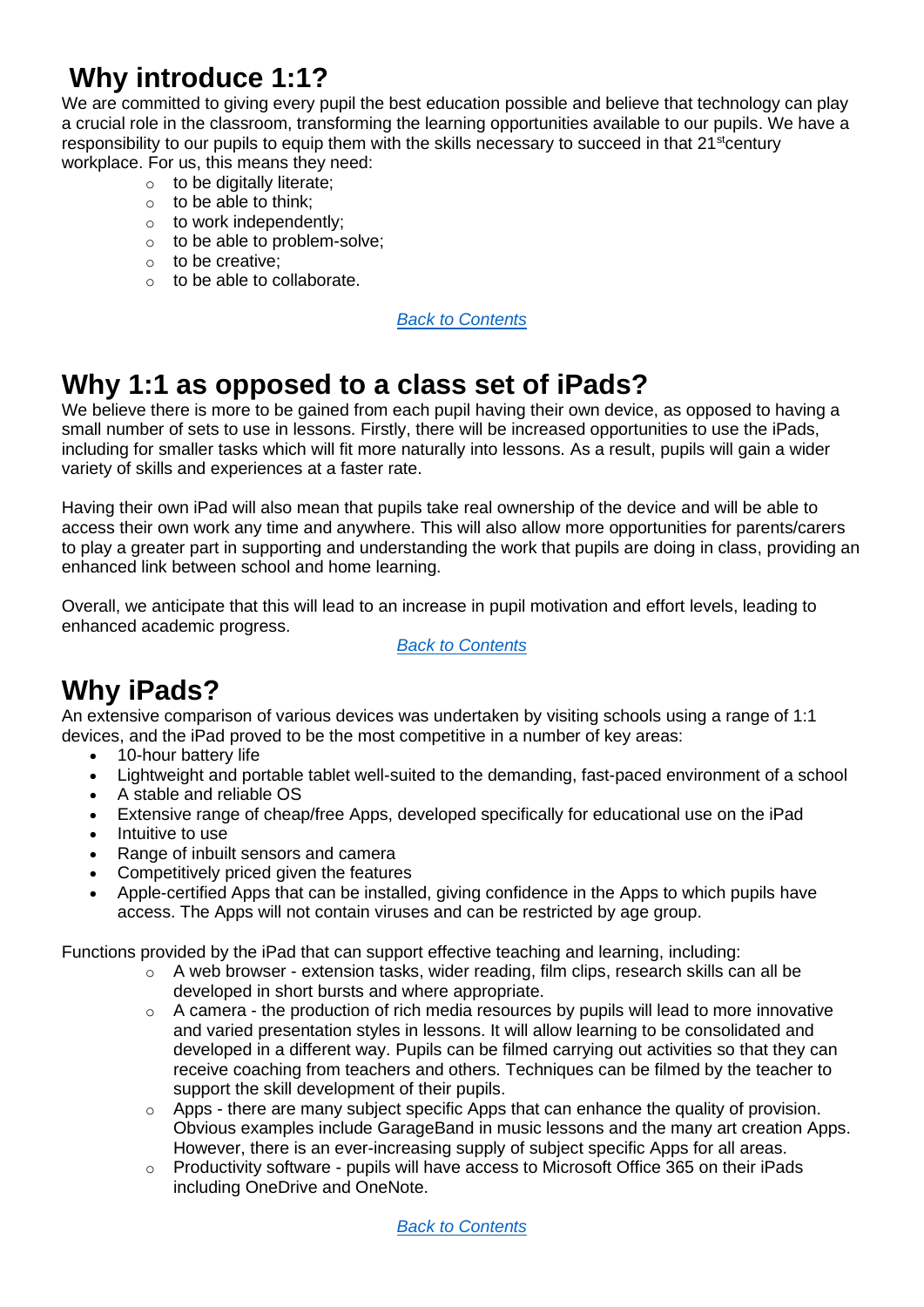# <span id="page-2-0"></span>**Why are the cases not coming with a keyboard?**

There are a number of reasons for this. Firstly, our experience is that the on-screen keyboard is more than good enough, particularly if the iPad is held in a portrait orientation (in which case it takes up a smaller proportion of the iPad screen). Pupils are used to typing on their phones which have much smaller keyboards. Keyboards are also an additional expense and as a Trust we have struggled to find a robust keyboard that can withstand the rigours of daily school use. This led to additional costs for parents and we are seeking to avoid these.

*[Back to Contents](#page-0-0)*

# <span id="page-2-1"></span>**What are the principles of the 1:1 iPad scheme?**

We believe that our solution is able to deliver the following objectives:

- Fairness we want all pupils to benefit from the iPads, regardless of financial circumstances. We hope that all parents/carers who are able to donate will do so
- Sustainability we want a scheme that will be sustainable for the school in the light of tough budgets ahead
- Affordability we want the monthly contribution to be as low as possible. Investing in the project will mean that your son/daughter can use the same mobile technology at school and at home with access to the same resources.

*[Back to Contents](#page-0-0)*

## <span id="page-2-2"></span>**Can we buy our own iPad independently rather than join the scheme as the costs are higher?**

No; however, this is not just about the price of an iPad. The 1:1 scheme we are providing will involve a device that is fully insured and with a warranty. It will have all the up-to-date software that your son/daughter will need, and we will provide technical support during school hours. These devices can be used at school during the day, as well as at home in the evenings and at weekends. In contrast, personally owned computers cannot be connected to the network at school, would not be managed by our Mobile Device Management (MDM) or classroom management system and would not be supported by our technical team. Finally, to purchase the educational software we use would incur further costs. You would also be responsible for insuring your device against damage, loss or theft.

*[Back to Contents](#page-0-0)*

#### <span id="page-2-3"></span>**Who owns the devices?**

The devices are the property of the school for the period of the lease period (typically 24 or 36 months). If your son/daughter leaves the College during this lease period, you will be required to return the iPad, with accessories to the College. If the leaving date is within the last 12 months of the lease period however, there may be the possibility to purchase the device outright.

#### *[Back to Contents](#page-0-0)*

#### <span id="page-2-4"></span>**What happens if the device gets damaged or stolen?**

The warranty and insurance is unique to this scheme and offers a number of key features, including accidental damage cover. We will manage all claims within the College. Please note that the insurance does not cover accidental loss; for example, if your son/daughter leaves their iPad on a park bench, this would not be covered under the terms of the insurance policy. It is expected that your son/daughter will look after their device, ensuring that it is transported in a suitable school bag and not used whilst travelling to and from school. It is expected that the device will never be removed from its case. Claims for accidental damage will only be accepted by the insurance company if the device is stored in the case provided. Claims for theft will require a police crime number.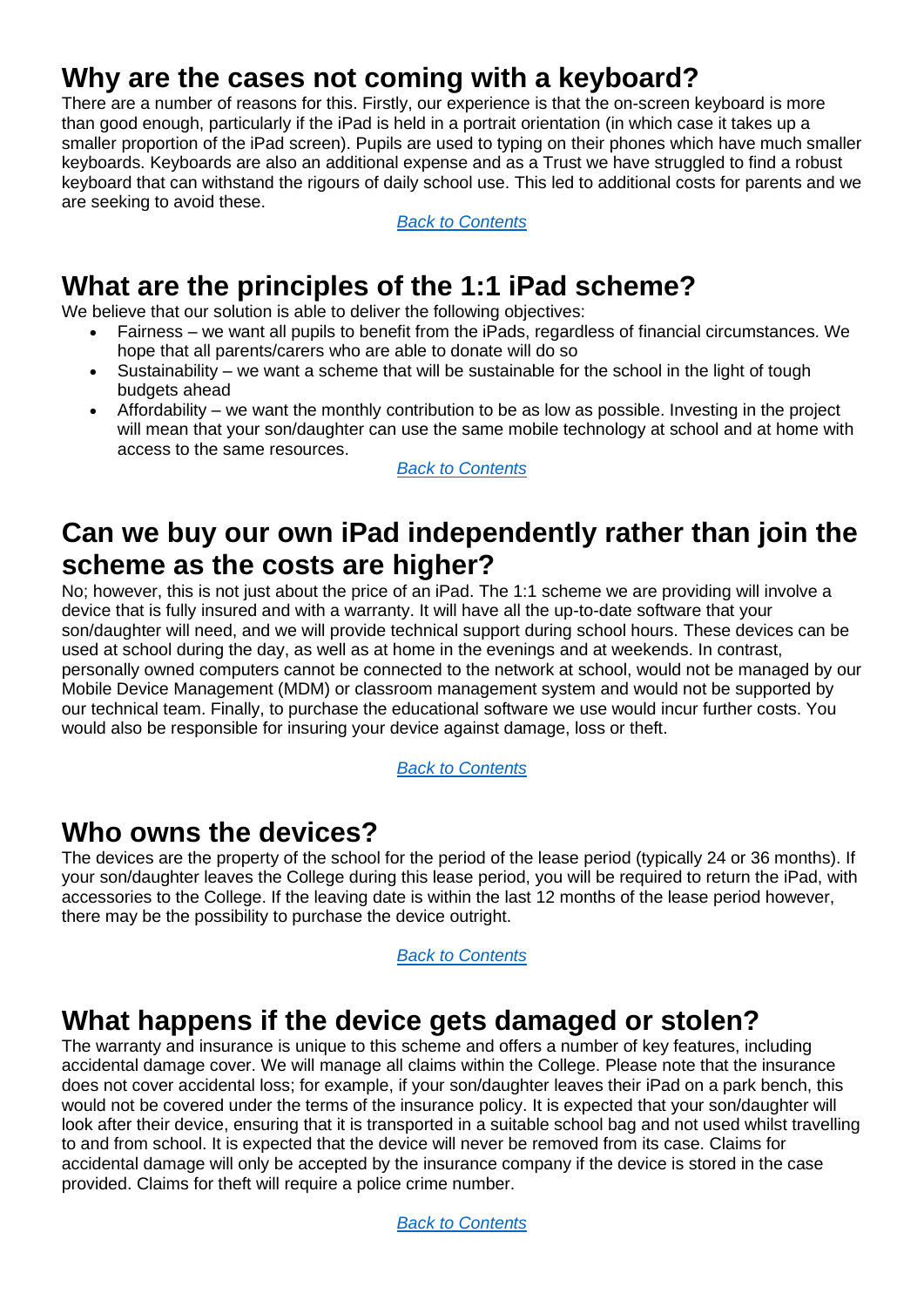# <span id="page-3-0"></span>**What happens if I can't make the regular contributions?**

No pupil will be excluded from the scheme because of their financial circumstances, so please come and talk to us so we can ensure your son/daughter is included. The College will seek to offer financial assistance to families who are experiencing financial difficulties. If you think your son/daughter may be eligible, please contact us. The College has also tried to ensure the scheme is as cheap as possible and will continue to look at other possible solutions to ensure the benefits of the scheme are open to all.

*[Back to Contents](#page-0-0)*

#### <span id="page-3-1"></span>**How much do we need to contribute?**

We ask that you make a contribution as described in the presentation. In return your son/daughter will receive a new iPad 8<sup>th</sup> generation plus case and screen protector, wall charger, full insurance against damage and theft, all software and applications needed and technical support during school hours.

*[Back to Contents](#page-0-0)*

#### <span id="page-3-2"></span>**Why should I donate if others don't?**

We will only be able to run this scheme if parents/carers want it and are prepared to contribute. While a small number of families in difficult circumstances can be accommodated, unless there is widespread support for the scheme then the school will not be able to provide 1:1 iPads.

*[Back to Contents](#page-0-0)*

# <span id="page-3-3"></span>**What about parents/carers who don't want to be part of the scheme?**

In order for this scheme to be viable we need the significant majority of parents/carers to participate. While we would encourage all families to take part, it is your right to choose not to do so. Please be fully aware, however, that by opting out your son/daughter will not be provided with their own device to take home. We will try to ensure that your son/daughter has access to a device in the classroom to support their learning, but this may involve them sharing school-owned devices with other pupils who are not part of the scheme. If a significant number of parents/carers do not support the scheme, then we will not be able to go ahead with it at this time.

*[Back to Contents](#page-0-0)*

#### <span id="page-3-4"></span>**How can you make sure that pupils are safe?**

We already have an Acceptable Use Policy to ensure all pupils adopt a safe and sensible approach to using ICT at the college. These devices will fall under that policy and in the pilot project pupils used the devices appropriately. A series of assemblies and guidance sessions will be organised to ensure all pupils are aware of this policy and how to use their device within the terms of that policy.

In addition to this, a MDM system will be used by school to provide full control over the device. The MDM provide a school-curated selection of Apps and will prevent pupils from installing any apps from the Apple Store the school do not deem necessary,

Pupils' internet use will be filtered using the same filter we use in the school, but it is the responsibility of parents/carers for filtering/monitoring what their son/daughter does at home. We will provide support and guidance with this aspect.

*[Back to Contents](#page-0-0)*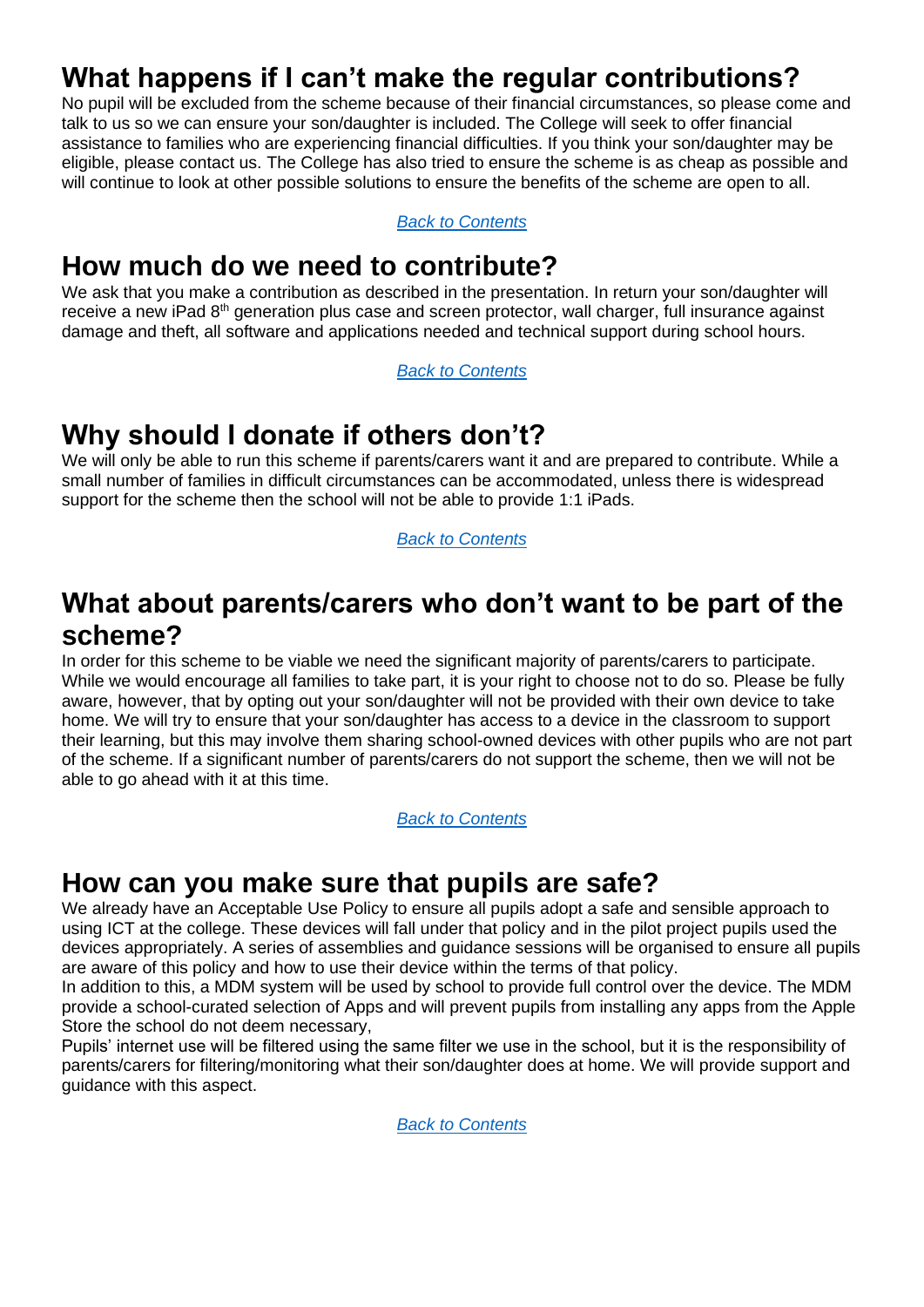# <span id="page-4-0"></span>**How will you ensure that pupils are not in danger when using social networking sites?**

It is possible to block access to certain sites within school on iPads in the same way that it has been with PCs. We also have a duty of care to continue to educate pupils so that they understand the risks associated with social media and use it safely and positively.

*[Back to Contents](#page-0-0)*

# <span id="page-4-1"></span>**What if pupils use the iPad to photograph each other without permission?**

This issue is covered in the Acceptable Use Policy and will be taken very seriously, in the same way that it is now if a pupil uses their phone in this way. Taking photographs/video are possible now, as the majority of our pupils carry mobile phones. iPads would fit into our existing policies for dealing with such incidents.

*[Back to Contents](#page-0-0)*

## <span id="page-4-2"></span>**Won't my son/daughter just be a target when traveling to and from school?**

There is no evidence that pupil iPad schemes have led to a rise in thefts / muggings etc. The reality now is that iPads and iPhones running the latest iOS are less of a target as Apple have implemented technology that prevents them being used by anyone else while there is an account attached to the device. Each device can also be tracked and disabled by the College if stolen. A large number of our pupils currently carry expensive smart phones to school and are not under threat because of this.

*[Back to Contents](#page-0-0)*

# <span id="page-4-3"></span>**Will my son/daughter spend all day looking at a screen?**

As passionate as we are about the opportunities that iPads offer, we are also keen to ensure that other important traditional skills such as writing, sketching and group discussions continue. The role of iPads is to enhance and extend learning opportunities rather than replace those currently being used. We will educate the pupils to think about the quality of their screen time. We hope that our projects encourage a larger proportion of purposeful, quality screen time. Young people need to learn positive digital behaviours and habits, and schools are well placed to encourage this and give the right pointers and encouragement. The iPad is intended to be another part of the Teaching and Learning toolkit and not to replace the currently diverse methods of teaching that our pupils enjoy. Staff training will continue to focus on the effective use of the iPad. It will not be used in every lesson, all lesson.

*[Back to Contents](#page-0-0)*

# <span id="page-4-4"></span>**How will using the iPad impact on the quality of pupils' handwriting?**

Pupils will still be expected to handwrite work in most subjects. There will be no need to word process all their work, and much will still be completed in exercise books. However, there are many advantages to word processing some work on the iPad using an app such as Word or Pages. Pupils can spell-check their work, look up definitions, add electronic notes and email work to their teacher for faster feedback. However, there is an argument, in terms of sustainability, that work stored electronically would reduce paper wastage.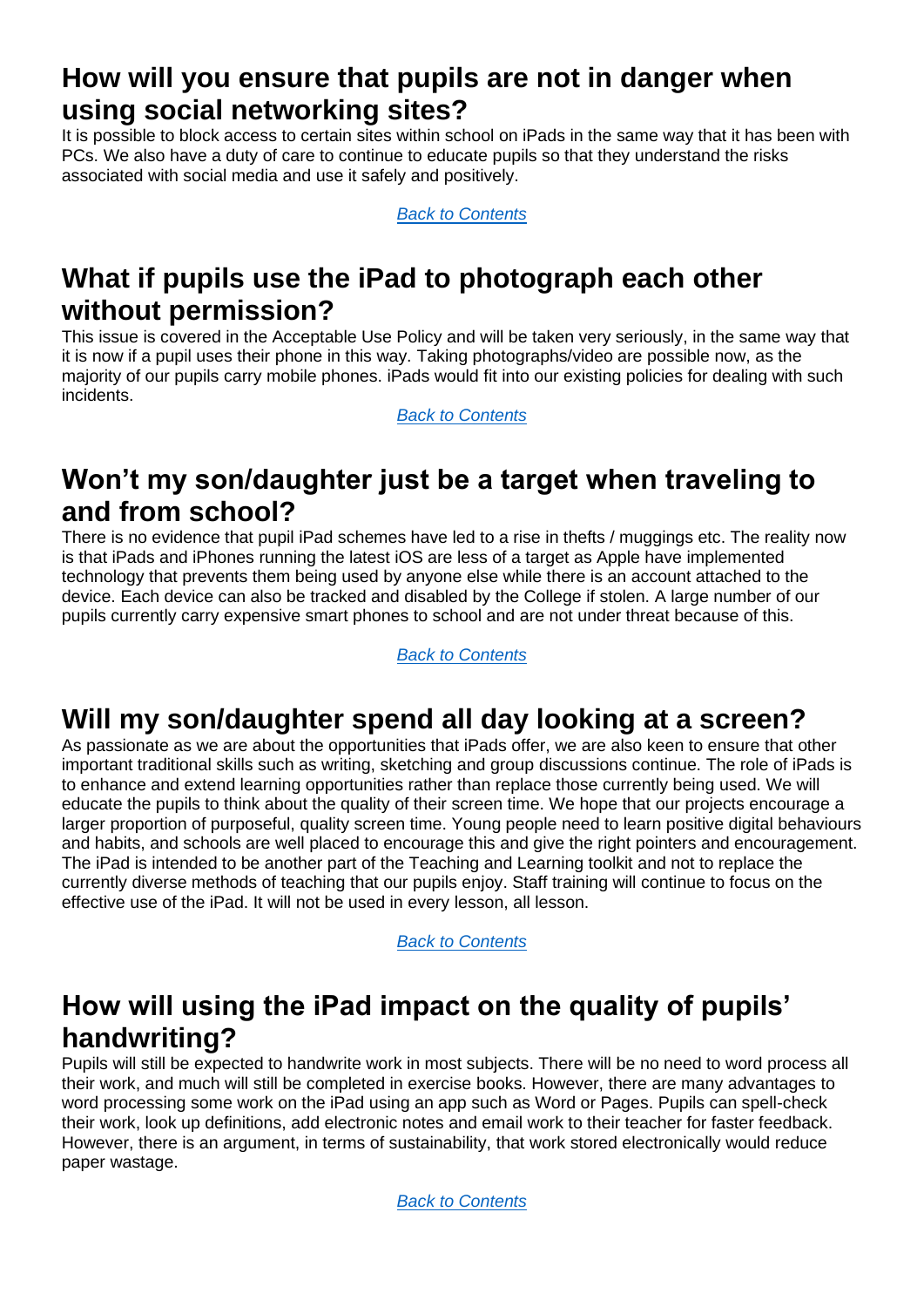# <span id="page-5-0"></span>**Will my son/daughter be able to access their school work from home?**

Yes. Pupils will have access to their school Office 365 account. This access is cross-platform, enabling pupils to access saved work using both PCs and iPads.

*[Back to Contents](#page-0-0)*

# <span id="page-5-1"></span>**How will the iPad affect homework?**

The iPad will be an invaluable tool to support home learning, giving simple access to a variety of apps and internet resources. All homework assignments are set electronically and can be accessed with ease using the iPad through Go4Schools.

A device that can be used both at school and at home can improve continuity of learning, with all the resources needed available in one place. Parents/Carers can play a greater part in supporting and understanding the work that pupils are doing in class. We anticipate that homework tasks can have much greater depth and use a much wider range of media than conventional paper-based homework.

*[Back to Contents](#page-0-0)*

#### <span id="page-5-2"></span>**Exams still take place on paper, so how will the iPads help with this?**

Practice exams and essays will still be handwritten. If these would benefit from electronic marking they can be photographed and emailed to teachers, consequently providing an electronic backup of the work.

*[Back to Contents](#page-0-0)*

#### <span id="page-5-3"></span>**How will you measure the impact of iPads on learning?**

We are rigorous in our approaches to assessment at all key stages, across all subject areas. Regular assessment that is consistent year on year will provide some data on the impact of iPads; however, we are aware of the challenges in linking this data solely to iPad use. More meaningful information will be gathered during school self-evaluation procedures, which include regular lesson observations, learning walks, work scrutiny and pupil voice surveys.

*[Back to Contents](#page-0-0)*

#### <span id="page-5-4"></span>**Can my son/daughter use their iPad at home?**

Yes, we are keen to promote learning beyond the school gates so taking the iPad home is a key part of this scheme. Pupils will use their iPad to access and complete homework assignments. It will be the pupils' responsibility to ensure the iPad is fully charged for the next school day. There will not be facilities to charge the iPad in school.

*[Back to Contents](#page-0-0)*

# <span id="page-5-5"></span>**Can my son/daughter use their iPad during breaks or lunchtime?**

We are keen to get the balance right in terms of pupils accessing technology and developing their interpersonal and social skills. In light of this, pupils' access to their iPad will be limited to the Library or classrooms during break / lunchtimes. Our MDM system mentioned earlier can help us enforce our policy when necessary.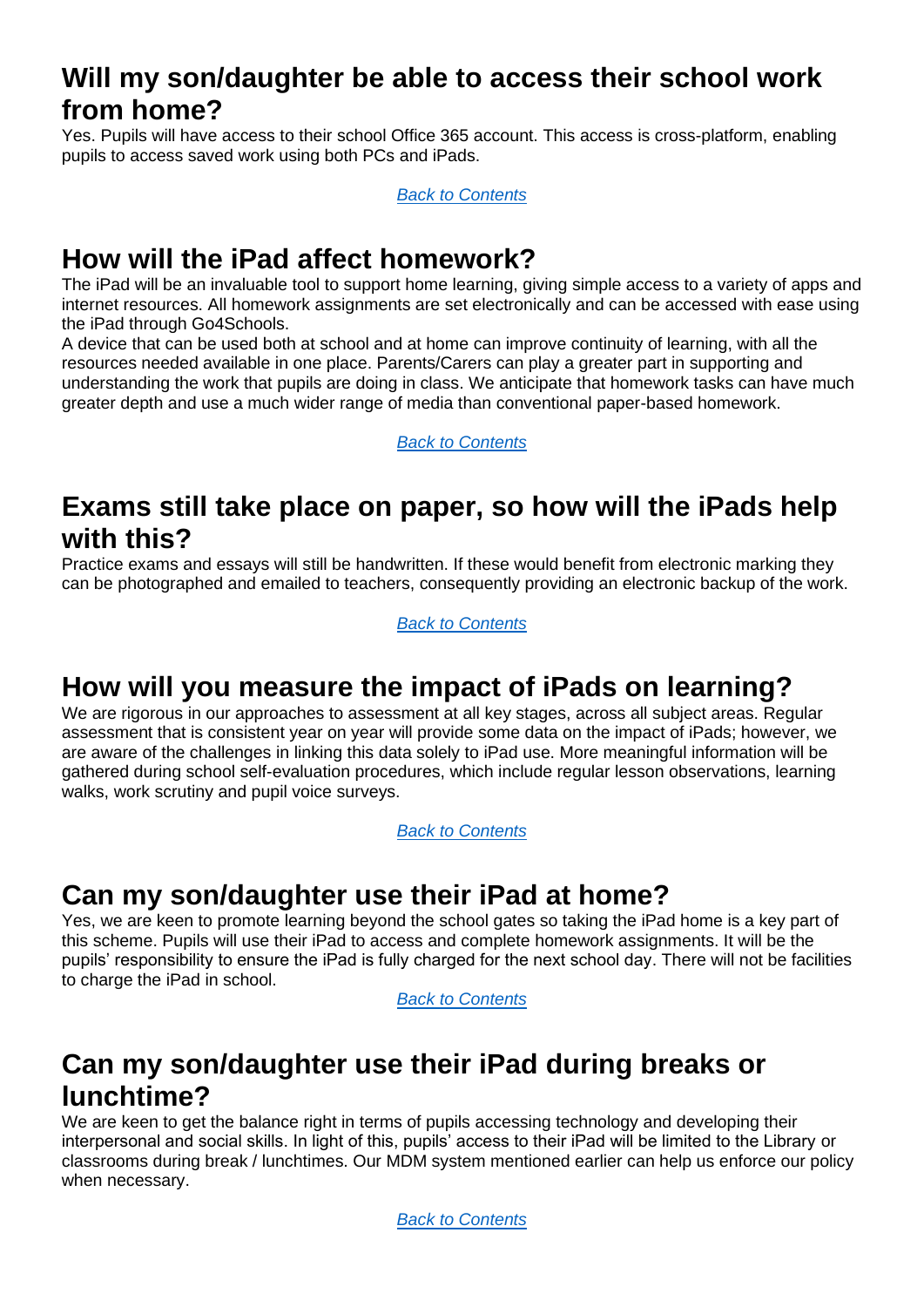## <span id="page-6-0"></span>**Will my son/daughter be able to install their own apps?**

Initially only apps approved by the College can be used on the iPad; however, this is something we may reconsider in the future.

*[Back to Contents](#page-0-0)*

# <span id="page-6-1"></span>**What amount of time will the iPad be used in a lesson?**

This will vary from lesson to lesson. In some lessons the iPads may be used extensively, but in other lessons use of the iPad may not be relevant or appropriate. Likewise, some lessons may use the iPad for a brief starter, or at the end for a plenary. Teachers will use the iPad to enhance rather than replace good teaching; iPads will be used to diversify the range of effective learning and teaching strategies available to the teacher.

*[Back to Contents](#page-0-0)*

# <span id="page-6-2"></span>**Will iPads become a distraction in class?**

Effective classroom management is just as important as ever when iPads are being used. When iPads are not in use, they will be left face down on the table and in view of the teacher.

*[Back to Contents](#page-0-0)*

# <span id="page-6-3"></span>**How will the teacher stop pupils playing games?**

Staff will be using Apple Classroom when working with iPads. Apple Classroom is a powerful iPad app that allows teachers to guide learning, share work, monitor and manage pupil devices. As a result the teacher will still be in charge of the classroom and set engaging, challenging activities with expected outcomes that drive the focus of the class just as they do now. Anecdotal reports from the trial have indicated that pupils enjoy using the iPads and are motivated by the independence and creativity that they afford.

*[Back to Contents](#page-0-0)*

# <span id="page-6-4"></span>**What happens if a pupil forgets to charge their iPad?**

It is expected that pupils ensure their iPads are fully charged at the beginning of each school day. There will be some limited capacity to charge the device at lunchtime.

*[Back to Contents](#page-0-0)*

# <span id="page-6-5"></span>**What happens if a pupil forgets their iPad?**

If a pupil forgets their iPad, if possible, they will be issued with an iPad which they can use until the end of the school day, when they need to return it to the IT team. They need to ensure that any work they need to keep has been saved to their OneDrive account. Once the iPad has been returned, it will be wiped to ensure it is ready for the next pupil to use it.

*[Back to Contents](#page-0-0)*

#### <span id="page-6-6"></span>**Will the battery life decrease over the three-year period?**

Across the Trust we are using iPads that are well over 4 years old with no battery issues.

*[Back to Contents](#page-0-0)*

#### <span id="page-6-7"></span>**What do I need to provide at home?**

All you are required to provide is a suitable school bag for the iPad to be stored in. Many apps and features of the iPad work without Wi-Fi. Having Wi-Fi at home, however, will give access to additional features including the internet.

*[Back to Contents](#page-0-0)*